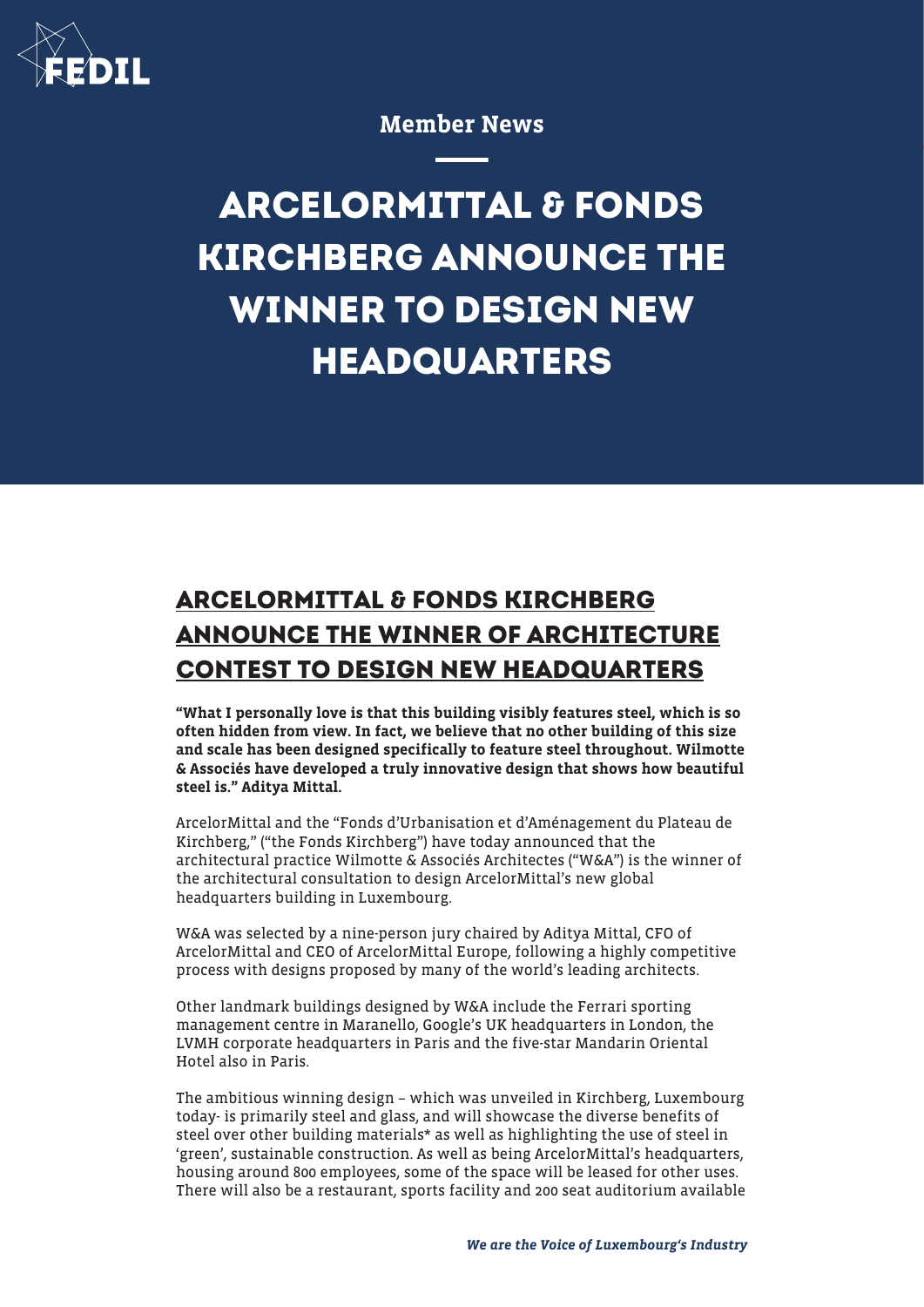to the public. W&A's design responds to a detailed brief to design a modern, sustainable building that harnesses all the potential of steel from top to bottom. The result is a truly unique building that includes numerous design firsts, including innovative new products and features that are the result of a close collaboration between the designer and ArcelorMittal's research and development teams. Technical

innovations include:

- A fluid and flexible ground floor space featuring no columns, something that is only possible with steel thanks to the use of a suspended steel exoskeleton
- An integrated flooring system fully designed in steel which removes the need for false ceilings, resulting in high-quality acoustics and improved aesthetics – A curtain wall completely designed in steel which results in a lighter, more airy building due to steel's higher strength and superior elasticity
- New section bars adapted from products designed for the automotive sector

The W&A design also responds to ArcelorMittal's desire to have a sustainable building that promotes steel's contribution to the circulate economy. The building follows the "cradle-to-cradle" concept, meaning that it can be dismantled and nearly all the steel products re-used in a new building without the need for recycling.

It is also a low-carbon, energy-efficient building, and will be "BREEAM outstanding," "DGNB Gold," and "BBCA" certified. Environmental credentials including solar power generation – featuring 4000 square metres of ArcelorMittal steel photovoltaic cells on the roof – rainwater management and automatic window opening for natural ventilation. It also features a bioclimatic public atrium, ventilated by the Canadian Well system, which naturally cools the air in summer and heats it in winter. The atrium is designed to evoke the Luxembourg countryside and will feature trees and plants in a woodland style that also bring environmental benefits, acting as a buffer for the temperature. Further green space will be created by setting the building back from the limit of the plot, creating new outdoor public spaces. The building will also be certified by a Gold level "WELL" label.

Speaking in Luxembourg at an event to announce the winner, Aditya Mittal, chairman of the jury, said: "Taking the decision to invest in a new headquarters shows ArcelorMittal's long-term commitment to Luxembourg. As the world's leading steel company, it is also a great opportunity to have a new headquarters that showcases the flexibility, creativity and sustainability of steel as a construction material. All the architects that participated in the competition submitted interesting designs and on behalf of my colleagues on the jury, I would like to thank them all for their creativity. Ultimately though we could only select one project and W&A stood out for their complete respect of every aspect of our brief, including practicality, aesthetics, economics and sustainability, as well as their enthusiastic engagement with our R&D team. They have developed a truly innovative design. What I personally love is that this building shows the beauty of steel, which is so often hidden from view. In fact, we believe that no other building of this size and scale has been designed specifically to feature steel throughout. And, equally important, it will be a great place to work for our employees, a fantastic platform to show our customers what steel can do and an exceptional open space for visitors to this part of the city."

Jean-Michel Wilmotte, Architect, President of W&A, said: "To be asked to design a new steel-based headquarters for the world's leading steel company is an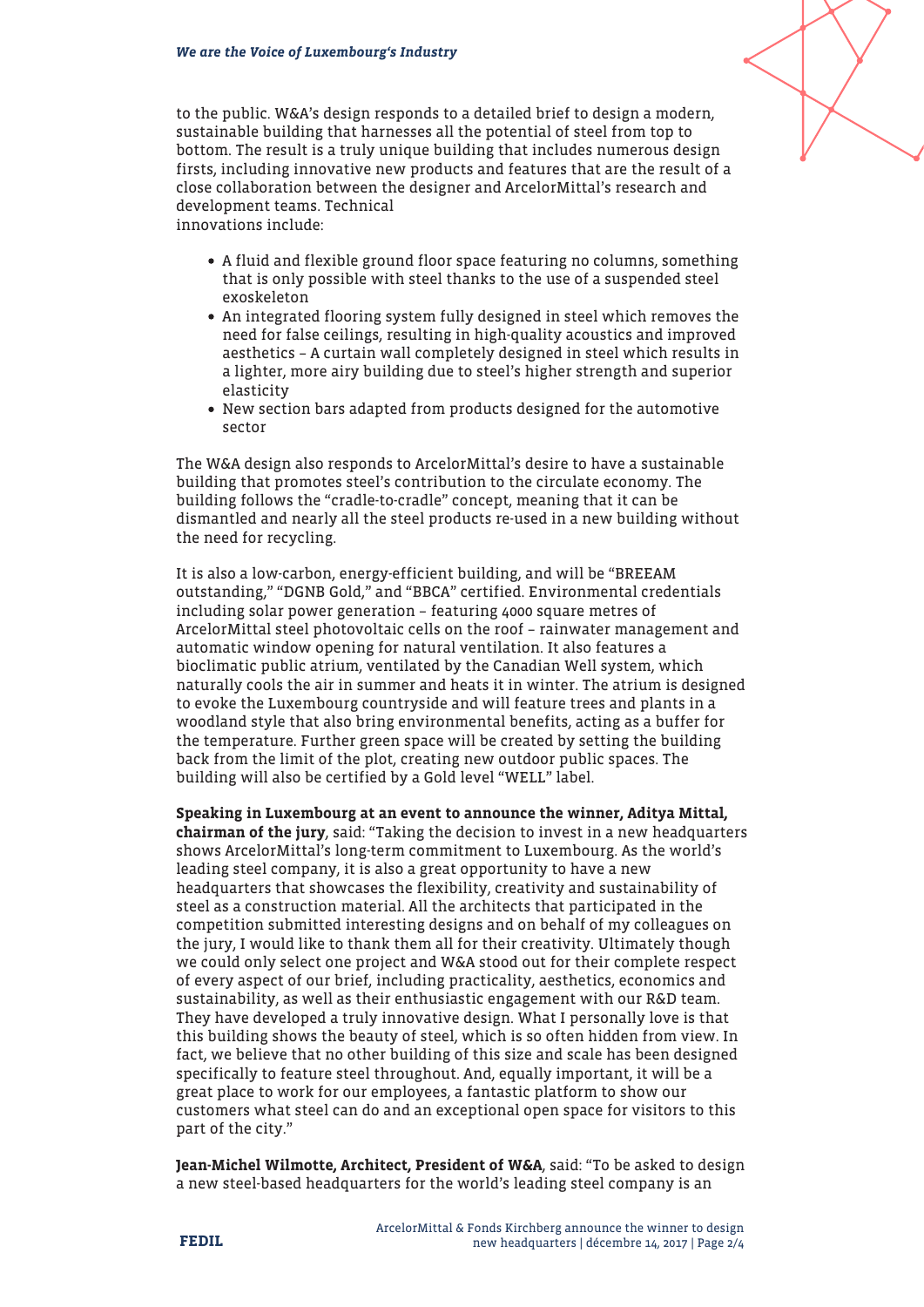important commission. I love working with steel and am confident that we have developed a design that will showcase the very best of the material. I am particularly excited about the ambition of the building, which is to show how creativity, coupled with modern techniques, can advance the sustainability, economics, and practicality of modern office building design and so improve the lives of those who work and interact with it. I hope that the employees of ArcelorMittal will be proud of the building and will enjoy coming to work there for many years and decades to come."

Michel Wurth, President of ArcelorMittal Luxembourg, added: "As a Luxemburger, I'm proud and excited that such a forward-thinking design will be built here largely with steel made in Luxembourg. Our steel features in so many iconic buildings around the world, it's great to have an opportunity to create another one here in our home country. I believe W&A's design fully captures the atmosphere of tomorrow which is appropriate for ArcelorMittal as a company on the cutting edge of its industry and will also provide a great place for our employees to work. It will be a new addition to the Kirchberg plateau and of course, we will work closely work with the municipality of Luxembourg during the planning phase to fully integrate this new building into the already iconic urban landscape and skyline.

The consultation was initiated in February 2017 following ArcelorMittal's decision in April 2016 to build a new head office in Luxembourg. ArcelorMittal is the principal industrial employer of the Grand Duchy with over 4,000 employees. The construction of a new, landmark headquarters building illustrates the Group's commitment to maintaining its presence in the country, where the company has not only its head offices but also seven industrial sites producing or processing steel and developing steel solutions for the construction, automotive, general industry and agriculture sectors of the economy.

In the first phase, eight internationally renowned practices were invited to submit initial designs on April 27 and 28. Bernard Tschumi Architects, Foster + Partners, JSWD Architekten, Massimiliano Fuksas Architecture, Rafael Vinoly Architects, Rem Koolhaas OMA, Von Gerkan, Marg and Partners and Wilmotte & Associés were the architects included. In the second phase, three shortlisted practices – Foster + Partners, Rem Koolhaas OMA, and Wilmotte & Associés – were asked to develop a more advanced architectural design. These were then submitted to the jury which evaluated the proposals and then recommended Wilmotte & Associés to ArcelorMittal and to the Board of Fonds Kirchberg as the selected winner.

Groundbreaking is expected during the summer of 2019 with completion in the last quarter of 2021.

[luxembourg.arcelormittal.com](http://luxembourg.arcelormittal.com)